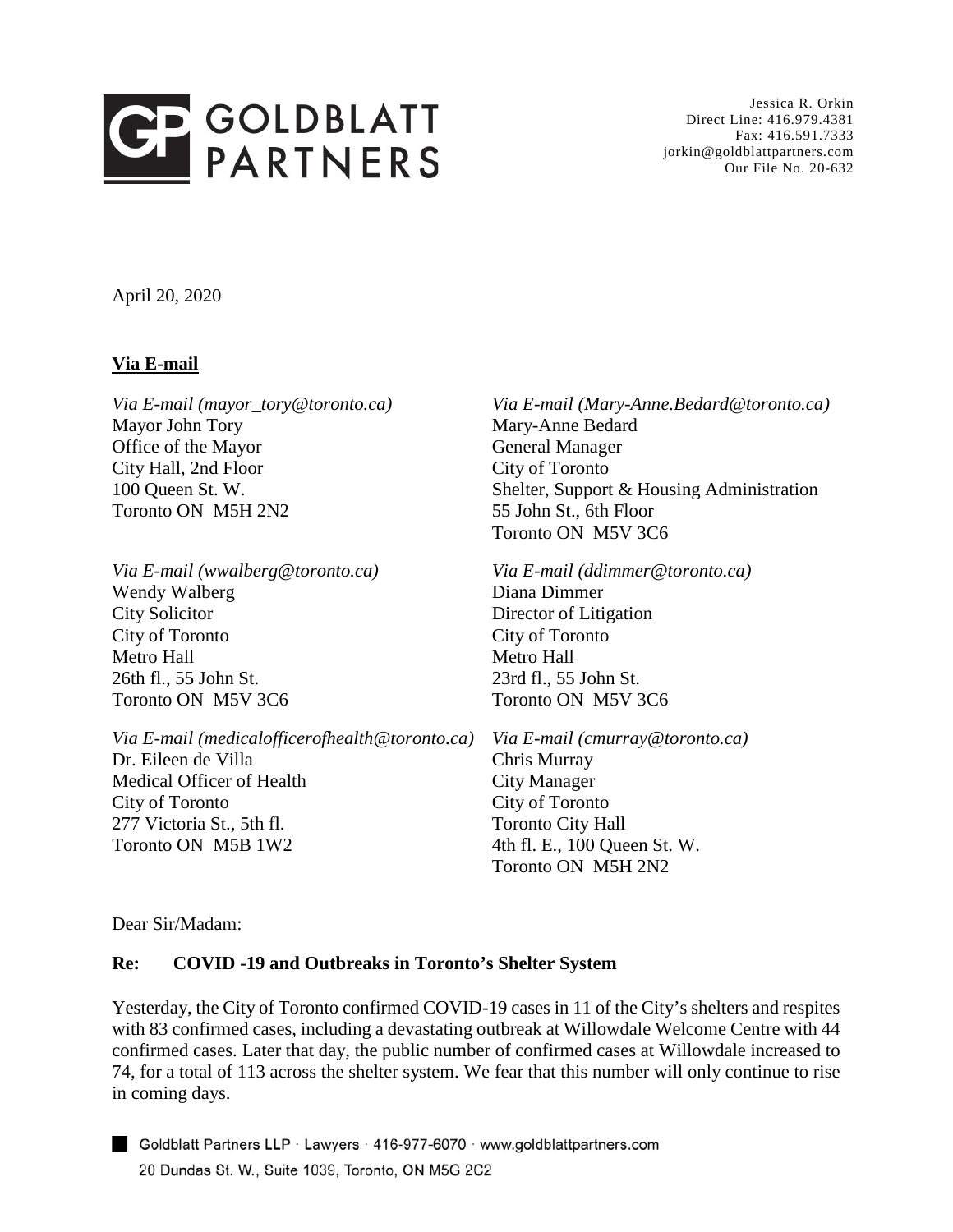

We write on behalf of a coalition of public interest organizations that have been spurred to action by the deplorable conditions in the City's shelters and respite centres, which represent an urgent threat to the life and safety of Toronto's homeless population. We represent the Advocacy Centre for Tenants Ontario, the Black Legal Action Centre, and the HIV & AIDS Legal Clinic Ontario. The Canadian Civil Liberties Association, represented by Andrew Porter of Lenczner Slaght LLP, and Aboriginal Legal Services, are also part of this coalition.

We have made the difficult decision to initiate legal proceedings against the City as early as **April 23, 2020**, if the City does not take more urgent action to address this deepening crisis. If we are forced to litigate this issue, we will argue that the City is operating its shelter system and maintaining Standards that are discriminatory and violate the right to life and security of the person of shelter residents under sections 7 and 15 of the *Charter of Rights and Freedoms*, and also breach the Ontario *Human Rights Code*.

It is no surprise that the consequences of the pandemic have been harshest in congregate living facilities. The City's shelter system is no exception. The numbers of outbreaks and cases are rising at an alarming rate among our City's most vulnerable. COVID-19 represents an urgent public health crisis in the City's shelter system.

Calls from public health and elected officials to 'stay home' and self-isolate have demonstrated the importance of safe shelter as a matter of public health. Self-isolating is impossible without adequate shelter.

Physical distancing is known to be the central health strategy for managing the health impact of COVID-19, at both population and individual levels. Despite the increased risks of transmission in congregate shelters, the City is not operating its shelter system in accordance with federal and provincial public health guidance requiring a minimum of 2 metres of separation between beds. Instead of abiding by this guidance, the City continues to permit the operation of shelters and respites in accordance with the Toronto Shelter Standards and 24-Hour Respite Standards. Importantly, the City continues to implement these hazardous spacing practices at the shelters it directly operates.

The Shelter Standards permit inadequate physical distancing of 2.5 feet between beds, and the use of bunk beds. The Respite Standards do not require any minimum spacing. Unlike the federal and provincial public health guidance, these Standards were not designed in response to COVID-19. The Shelter Standards and Respite Standards are grossly inadequate in light of what is known about the virus, and the risks and manner of transmission.

Our clients' concern about conditions in the City's shelter system is shared by hundreds of frontline health providers who recently sounded the alarm over inadequate physical distancing in a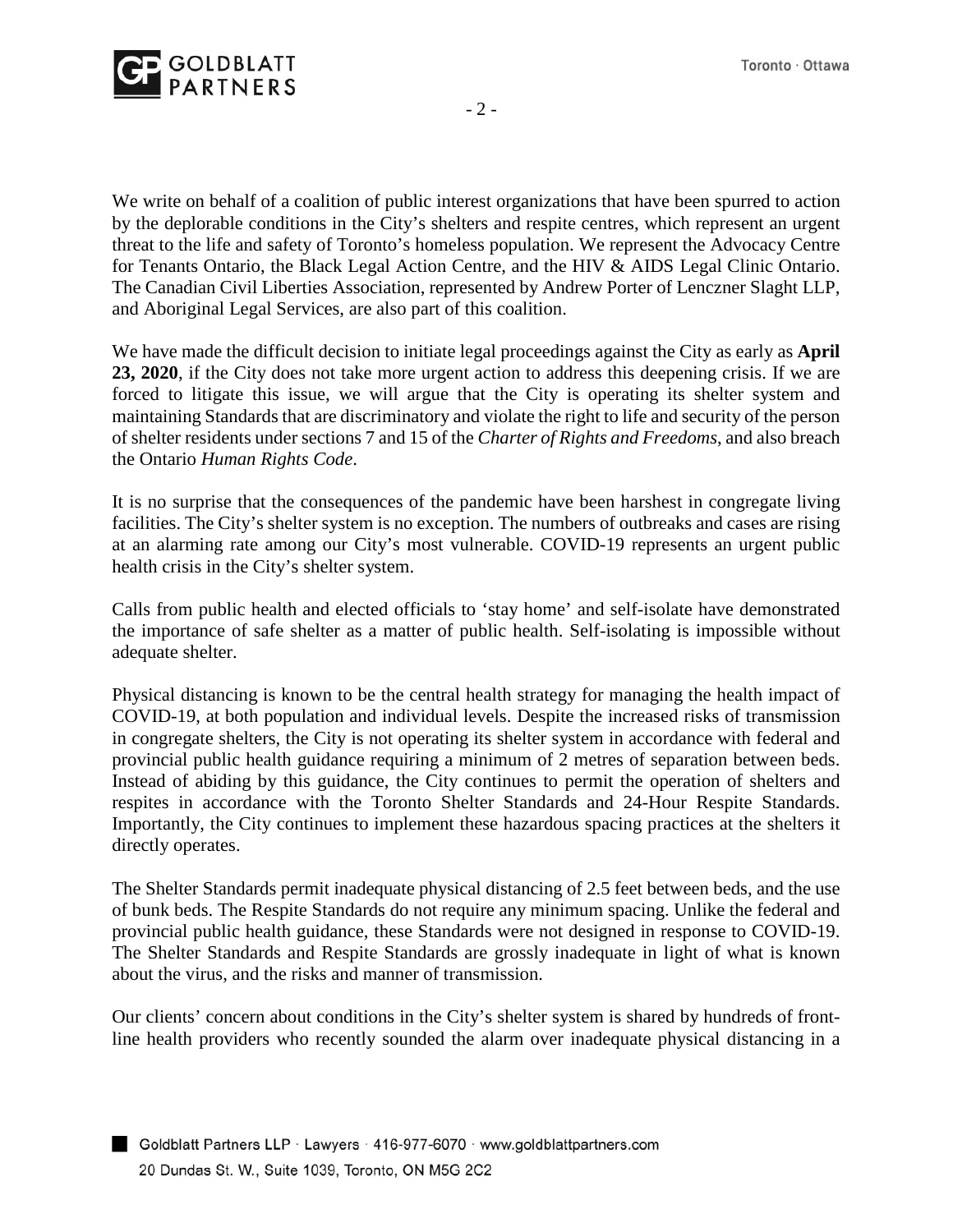

public letter. They have warned of preventable deaths and further outbreaks.<sup>[1](#page-2-0)</sup> We echo their call to action. We add that the slow pace of action by the City to address these conditions in the shelter system is also unconstitutional.

The City's continued implementation of the Shelter and Respite Standards in the face of the present reality discriminates against Black and Indigenous people, as well as against people living with disabilities, all of whom are overrepresented in the shelter system. It also threatens the life, health, and safety of everyone experiencing homelessness in the City.

We acknowledge that the City has taken steps to procure additional safe shelter to facilitate physical distancing in existing shelters, and has plans for additional relocations in the coming weeks. Nevertheless, while the City has taken steps to offer an alternative to congregate shelter by leasing 1,200 hotel rooms, as we enter the sixth week of the provincial state of emergency, the majority of these hotel rooms remain empty. Thousands of additional alternative spaces will need to be procured to effectively depopulate the shelters and properly reduce the risk of COVID transmission in these settings.

The slow pace at which the City is acting leaves people experiencing homelessness at an immediate risk for contracting COVID-19, while thousands of hotel rooms in the City lie vacant. The heightened risk of transmission within the shelter system is also hazardous for shelter staff, their families, and the broader community.

The City must act immediately and urgently to meet its constitutional obligations.

# **The City's Shelter and Respite Standards**

The Toronto Shelter Standards were adopted by City Council in [2](#page-2-1)015.<sup>2</sup> They establish binding minimum requirements for the provision of City-operated and funded shelter services.<sup>[3](#page-2-2)</sup> All emergency and transitional shelters directly operated or funded by the City must to adhere to the Shelter Standards.<sup>[4](#page-2-3)</sup>

Section 9.3.1(e) of the Shelter Standards imposes binding requirements with respect to spacing:

*"Shelter providers will maintain a lateral separation of at least 0.75 m. (2.5 ft.) between beds (or alternative sleeping arrangements) and a vertical separation of at least 1.1 m.* 

<span id="page-2-0"></span> <sup>1</sup> Over 300 health-care workers sign open letter demanding more shelter for Toronto's homeless, April 13, 2020, online: https://nowtoronto.com/news/health-care-workers-open-letter-homeless-coronavirus/.<br><sup>2</sup> Toronto Shelter Standards approved by Toronto City Council in 2015, online: [https://www.toronto.ca/community-](https://www.toronto.ca/community-people/community-partners/emergency-shelter-operators/toronto-shelter-standards/)

<span id="page-2-1"></span>people/community-partners/emergency-shelter-operators/toronto-shelter-standards/ (the "Shelter Standards"). 3 Shelter Standards, *supra* at Preamble, i and 23.

<span id="page-2-2"></span>

<span id="page-2-3"></span><sup>4</sup> Shelter Standards, *supra* at Preamble, i.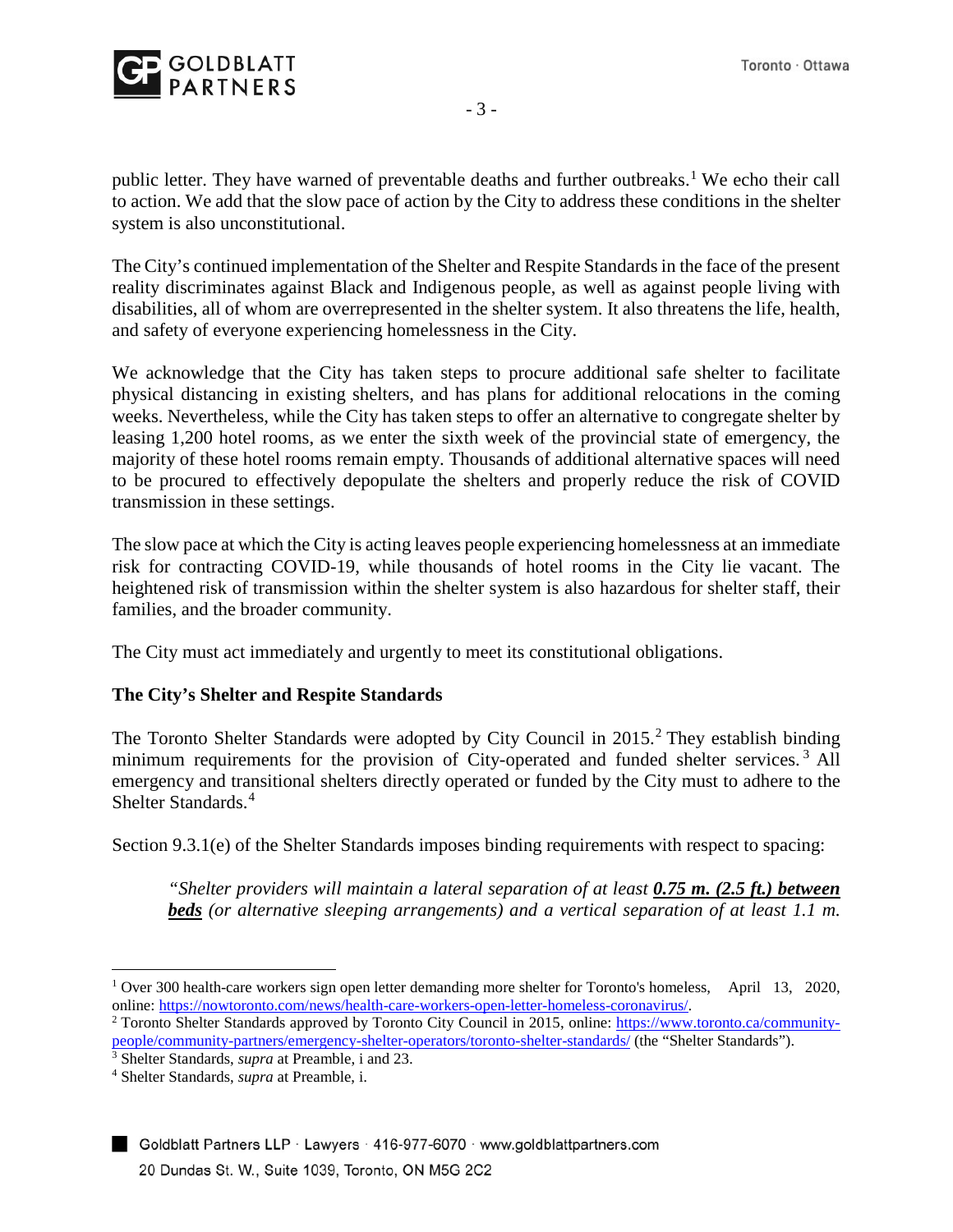

## *(3.5 ft.) between the top of a bed frame to the lowest hanging section of an overhead object (e.g., upper bunk frame, light fixture, bulkhead, air duct, plumbing, etc.)"[5](#page-3-0)*

The Respite Standards were approved by the General Manager of Shelter, Support and Housing Administration in 2018 and are even more permissive, and deficient, than the Shelter Standards. The Respite Standards do not even require spacing of 2.5 feet / 0.75 metres between beds on a mandatory basis:

7.3.1(i) When required by [Shelter, Support & Housing Administration], Providers will maintain a lateral separation of at least 0.75 m. (2.5 ft.) between resting spaces.<sup>[6](#page-3-1)</sup>

The City has the power to issue binding directives to amend or override the Shelter Standards and Respite Standards, or issue a binding interim standard.<sup>[7](#page-3-2)</sup> The City has declined to exercise these powers, instead favouring "voluntary" approaches while continuing to authorize the minimum standards in the Shelter Standards and the lack of standards in the Respite Standards.<sup>[8](#page-3-3)</sup> In the context of the COVID-19 pandemic, the City's decision to continue to implement these Standards endangers the life and safety of shelter residents, and infringes sections 7 and 15 of the *Charter* as well as the Ontario *Human Rights Code.* 

# **Shelter and Respite Standards are Inconsistent with Federal and Provincial Public Health Guidance in the Context of the COVID-19 Pandemic**

The Public Health Agency of Canada ("PHAC") has issued the *Guidance for providers of services for people experiencing homelessness (in the context of COVID-19)* which sets the following minimum standard for spacing of beds in shelter settings:

*"In general, sleeping areas (for those who are not experiencing respiratory symptoms) should have beds/mats placed at least 2 metres apart, and request that all clients sleep head-to-toe."*[9](#page-3-4)

The Ministry of Health for the Province of Ontario has issued *COVID-19 Guidance: Homeless Shelters* which sets the following minimum standard for spacing of beds in shelter settings:

<span id="page-3-0"></span> <sup>5</sup> Shelter Standards, *supra*, at 59.

<span id="page-3-1"></span><sup>&</sup>lt;sup>6</sup> 24-Hour Respite Site Standards, online: https://www.toronto.ca/community-people/community-partners/24-hour-<br>respite-site-operators/24-hour-respite-site-standards/ (the "Respite Standards").

<span id="page-3-2"></span> $\frac{7}{7}$  See online: https://www.toronto.ca/community-people/community-partners/emergency-shelter-operators/bulletins-<br>directives-funding-submissions-and-shelter-standards/.

<span id="page-3-3"></span><sup>&</sup>lt;sup>8</sup> Toronto Public Health, COVID-19 Interim Guidance for Homelessness Service Settings, April 8, 2020, online: [https://www.toronto.ca/wp-content/uploads/2020/03/8ee3-Interim-Guidance-for-Homelessness-Service-Settings-](https://www.toronto.ca/wp-content/uploads/2020/03/8ee3-Interim-Guidance-for-Homelessness-Service-Settings-Providers.pdf)[Providers.pdf.](https://www.toronto.ca/wp-content/uploads/2020/03/8ee3-Interim-Guidance-for-Homelessness-Service-Settings-Providers.pdf)

<span id="page-3-4"></span><sup>9</sup> Public Health Agency of Canada, *Guidance for providers of services for people experiencing homelessness (in the context of COVID-19*), April 13, 2020, online: [https://www.canada.ca/en/public-health/services/diseases/2019-novel](https://www.canada.ca/en/public-health/services/diseases/2019-novel-coronavirus-infection/guidance-documents/homelessness.html)[coronavirus-infection/guidance-documents/homelessness.html.](https://www.canada.ca/en/public-health/services/diseases/2019-novel-coronavirus-infection/guidance-documents/homelessness.html)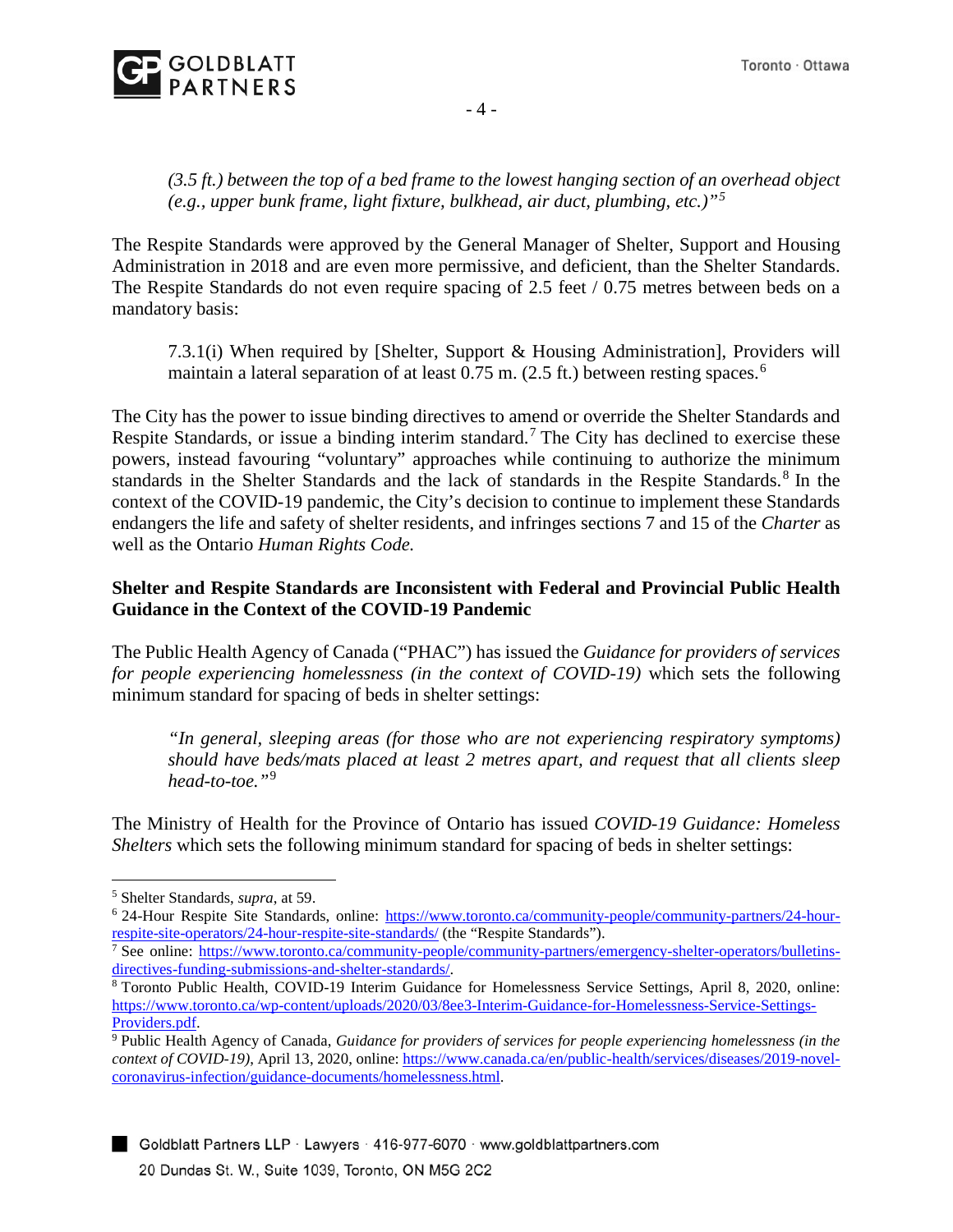- 5 -

*"When clients are sleeping, beds/cots/mattresses should be at least 2 metres (6 feet) apart. Bunk beds should not be used."*[10](#page-4-0)

The City's continued implementation of the deficient Shelter Standards defies these minimum standards and is putting lives at risk. Federal and provincial guidance makes clear that spacing of 2 metres is not only necessary in the case of symptomatic residents, but also in respect of residents who are not experiencing symptoms. The City is also defying categorical direction from the Province that "[b]unk beds should not be used."<sup>[11](#page-4-1)</sup> These directions are not limited to symptomatic residents but apply to all shelter residents in the Province.

More generally, public health guidance for all Torontonians and all Ontarians consistently emphasizes the critical importance of adequate physical distancing, in order to manage and minimize the health impacts of COVID-19 at both individual and population levels. The City's response to COVID-19 has included a series of physical distancing and "stay at home" measures, including By-Law 322, which mandates physical distancing (2 metres) in select City property, namely public parks and squares.<sup>[12](#page-4-2)</sup> By-Law 322 was "based on the advice of the Medical Officer of Health, who has recommended physical distancing measures to prevent the spread of COVID-19, including maintaining a distance of at least two metres from other individuals who are not members of the same household."<sup>[13](#page-4-3)</sup> Two metres of spacing as the minimum physical distancing precaution for any interaction outside one's immediate household is the consensus public health recommendation in the present context.

# **Violation of the s. 7** *Charter* **Right to Life and Security of the Person**

In the context of the COVID-19 pandemic, the current cramped conditions in the City's shelter system constitute an infringement of the rights to life and security of shelter residents. The predictable increased risk of COVID transmission resulting from inadequate spacing in a congregate living setting represents a constitutionally-cognizable threat to the life and security of the person interests of all shelter residents. Indeed, there is "virtual certainty"[14](#page-4-4) that the continued spacing of beds 2.5 feet apart and the continued use of bunk beds will result in more frequent and more severe outbreaks and, ultimately, an increase in preventable deaths.

The population health status of people experiencing homelessness is substantially worse than the rest of the public. This means that people experiencing homelessness have higher rates of chronic health conditions including cardiorespiratory disease, mental health challenges, substance

Goldblatt Partners LLP · Lawyers · 416-977-6070 · www.goldblattpartners.com 20 Dundas St. W., Suite 1039, Toronto, ON M5G 2C2

<span id="page-4-0"></span><sup>10</sup> Ministry of Health, COVID-19 Guidance: Homeless Shelters, April 1, 2020, online: [http://www.health.gov.on.ca/en/pro/programs/publichealth/coronavirus/docs/2019\\_homeless\\_shelters\\_guidance.pdf.](http://www.health.gov.on.ca/en/pro/programs/publichealth/coronavirus/docs/2019_homeless_shelters_guidance.pdf) <sup>11</sup> *Ibid.* 

<span id="page-4-2"></span><span id="page-4-1"></span> $12$  City of Toronto By-Law 322-2020, made under Mayor's delegated authority under Section 59-6.1 of Chapter 59, Emergency Management of The City of Toronto Municipal Code and Emergency Order No. 1 issued by Mayor John Tory on April 2, 2020.

<span id="page-4-3"></span><sup>13</sup> *Ibid.* 

<span id="page-4-4"></span><sup>14</sup> *Phillips v. Nova Scotia (Commission of Inquiry into the Westray Mine Tragedy),* [1995] 2 S.C.R. 97 at para 111.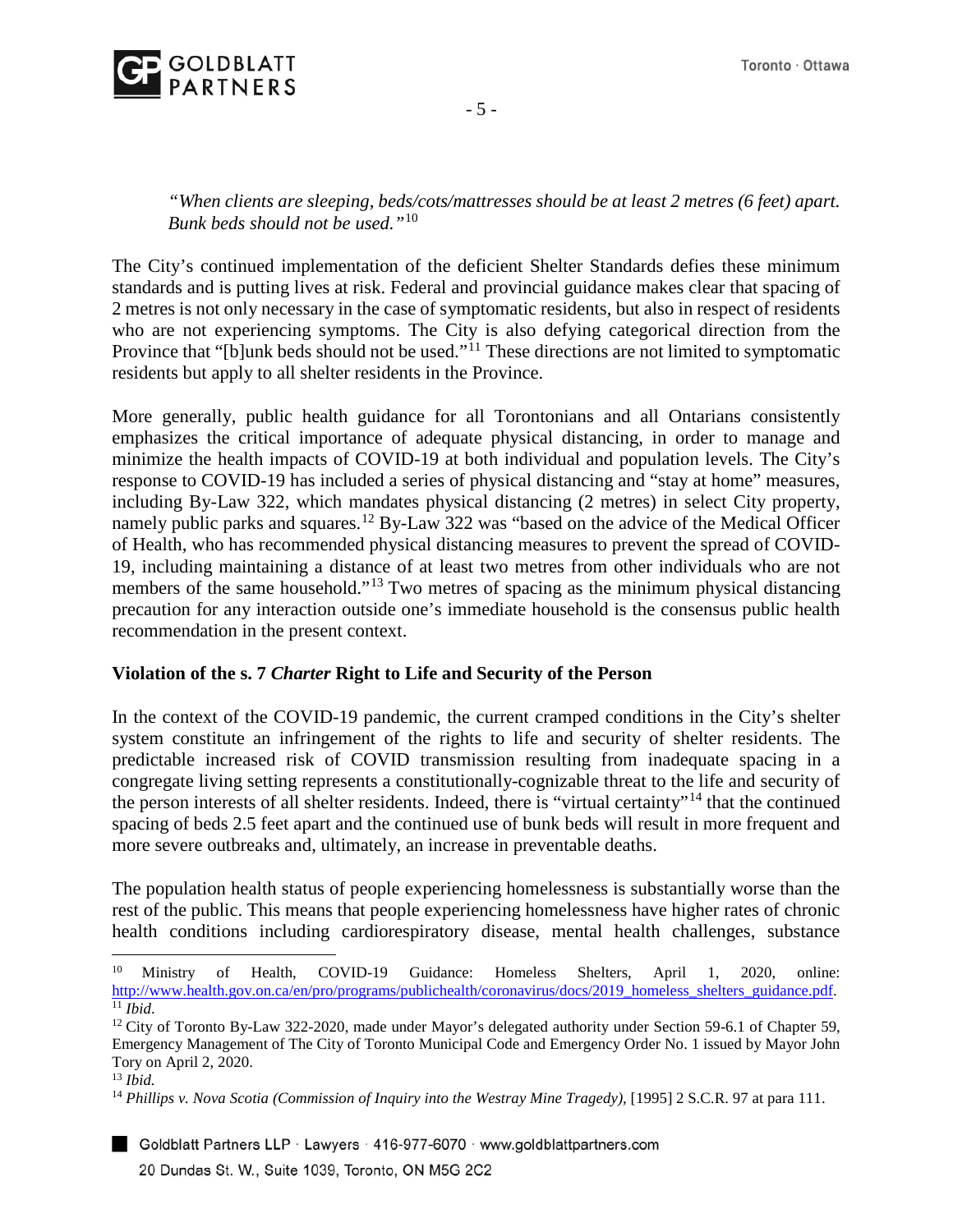

dependence, and HIV. People experiencing homelessness have a higher chance of intensive-care admission or death if they get COVID-19 in comparison with Toronto's housed general public.

The City's imposition of conditions of danger to life and safety on all shelter residents is *not* in accordance with the principles of fundamental justice, including the principles of arbitrariness, gross disproportionality, and equality.

The City's decision to continue to impose deficient spacing standards in Toronto shelters is arbitrary. The decision to continue to use bunk beds, despite known risks of transmission from droplets showering down on the person occupying the lower bunk, is similarly arbitrary. In the context of the COVID-19 pandemic, these standards bear no connection to any plausible public health purpose.<sup>[15](#page-5-0)</sup> They are in direct contradiction with the advice of public health authorities.

Prior to the COVID-19 pandemic, the City's stated objective in promulgating the 2.5 feet spacing standard (and the 3.5 feet vertical spacing standard for bunk beds) was to "minimize the spread of communicable disease." In the context of COVID-19, continued implementation of the Shelter and Respite Standards "is arbitrary, undermining the very purposes" that the standards serve.<sup>[16](#page-5-1)</sup>

The harms caused by the City's implementation of 2.5 feet spacing and bunk beds are also grossly disproportionate to any legitimate objective the Shelter and Respite Standards may serve. Gross disproportionality targets state action that may be rationally connected to the objective but whose effects are so disproportionate that they cannot be supported.<sup>[17](#page-5-2)</sup> In the context of COVID-19, the spacing requirements set out in the Shelter and Respite Standards cannot satisfy this proportionality standard. The City has the power to implement physical distancing within the shelters, by moving more rapidly to open additional spaces in order to reduce the population within the existing shelters.

In understanding the gravity of the harms caused by the City's conduct, it is important to note that the City's conduct does not *only* risk the life and safety of shelter residents. Inadequate spacing in shelters also imperils shelter staff who will be exposed if an outbreak occurs, as well as their families and the broader community. Shelter residents who contract COVID-19 are more likely to require hospitalization, thereby contributing to the overcrowding of Intensive Care Units and undermining the City's public health efforts to "flatten the curve."

In short, the City's failure to implement physical distancing in shelters jeopardizes the life and health of all Toronto residents and risks undermining the effectiveness of other public health interventions. These harms are grossly disproportionate to any purpose the City might invoke in deciding to continue to space beds 2.5 feet apart and in deciding to continue to use bunk beds.

<span id="page-5-1"></span><span id="page-5-0"></span><sup>&</sup>lt;sup>15</sup> Bedford v. Canada (A.G.), [2013] 3 S.C.R. 1101 at para 111.<br><sup>16</sup> Canada (Attorney General) v. *PHS Community Services Society*, 2011 SCC 44 at para 136.<br><sup>17</sup> Bedford v. Canada (A.G.), [2013] 3 S.C.R. 1101 at para 120

<span id="page-5-2"></span>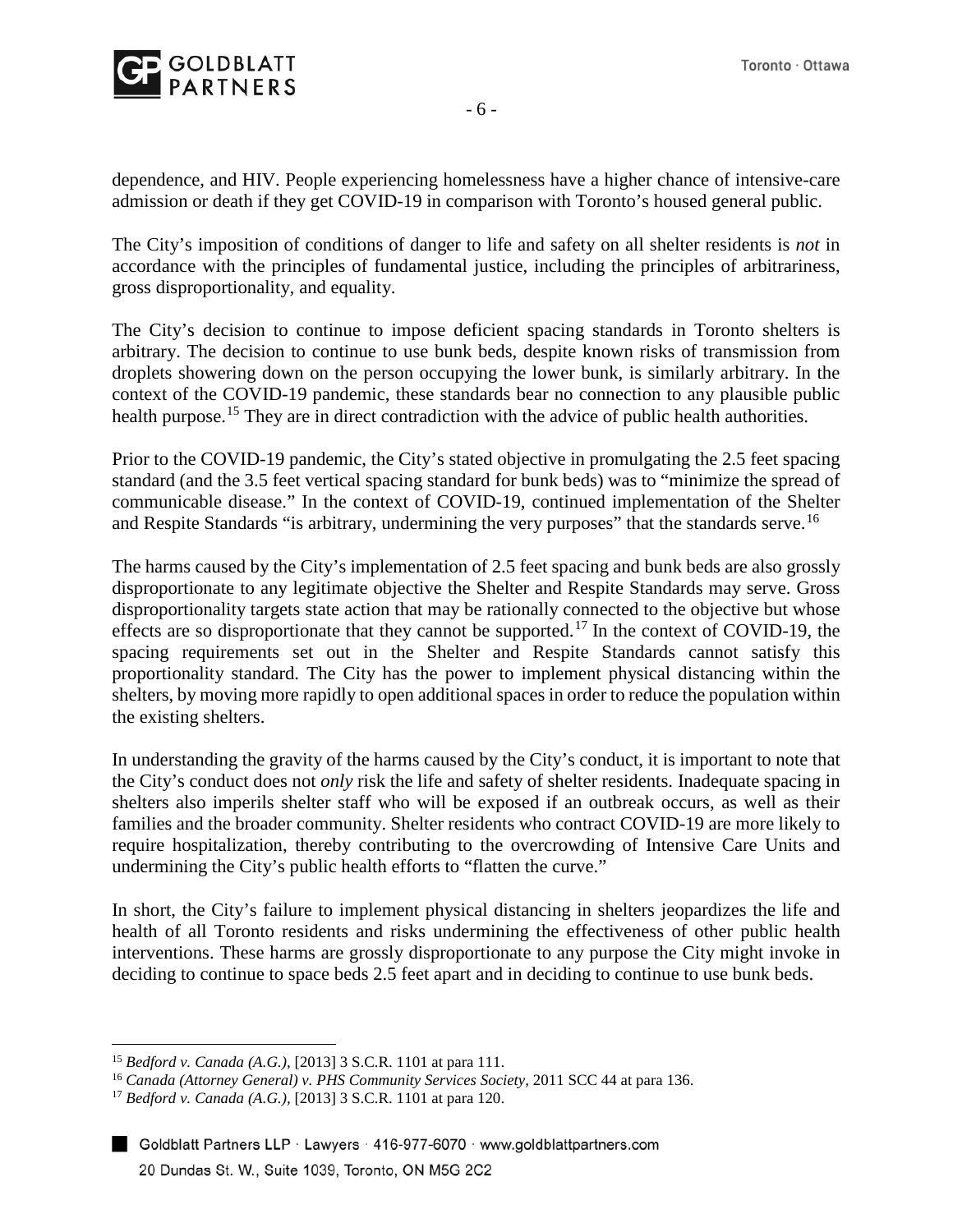

# **Discriminatory Impact on Black and Indigenous Shelter Residents and People living with Disabilities**

The City's decision to continue to implement the Shelter and Respite Standards, in defiance of consensus public health guidance, disproportionately impacts Black and Indigenous residents, as well as people living with disabilities, in the City of Toronto. Racialized, Black and Indigenous people continue to be overrepresented in the Toronto homeless population, with Indigenous people making up 16% of the homeless population despite representing less than 2.5% of the general population, and racialized people making up two thirds of the homeless population, with the largest percentage identifying as Black.<sup>[18](#page-6-0)</sup> Disabilities are also disproportionately prevalent among people experiencing homelessness.

Given the unequal and disproportionate impact of the City's Shelter and Respite Standards on the life and safety of historically marginalized groups including racialized, Black and Indigenous people and people living with disabilities, the City's continued application of those standards also breaches the guarantee of equality in s. 15 of the *Charter*.

In the context of the COVID-19 pandemic, the Shelter and Respite Standards have the effect of requiring or authorizing discrimination in services in breach of sections 1 and 47(2) of the *Human Rights Code.* As a result of the deficient Shelter and Respite Standards, people who experience homelessness – disproportionately racialized, Black, Indigenous and/or living with disabilities – are denied the equal benefit of the City's public health protections. They cannot heed the City's guidance of: "Everyone should stay home, as much as possible. Avoid close contact and keep a distance of 6 feet (2 metres) from others."<sup>[19](#page-6-1)</sup> The Shelter and Respite Standards also deny them the ability to heed Ontario or Canada's public health guidelines to sleep a minimum of 6 feet (2 metres) apart. The continued authorization, by City By-Law, of 2.5 feet bed spacing and bunk beds is discriminatory in breach of the *Human Rights Code.* This triggers a duty to accommodate up to the point of undue hardship. In this context, the City has a duty under the *Human Rights Code* to implement physical distancing in shelters. It has failed to comply with that duty.

#### **Urgent Action is Required**

Having undertaken to provide shelter to Toronto residents experiencing homelessness, the City cannot do so in a manner which is discriminatory, or that endangers the life and safety of those who are intended to benefit and be protected by this service.

We demand urgent action by the City to impose and implement mandatory standards in shelters and respites requiring 2 metres of physical distancing between beds and ending the use of bunk beds, so long as there remains substantial risk of COVID-19 transmission. The City must hasten

<span id="page-6-0"></span><sup>&</sup>lt;sup>18</sup> City of Toronto, Street Needs Assessment 2018 Results Report, online: https://www.toronto.ca/wp-content/uploads/2018/11/99be-2018-SNA-Results-Report.pdf.

<span id="page-6-1"></span><sup>&</sup>lt;sup>19</sup> City of Toronto, "COVID-19: Stay Home & Reduce Virus Spread," online: [https://www.toronto.ca/home/covid-](https://www.toronto.ca/home/covid-19/covid-19-protect-yourself-others/covid-19-stay-reduce-virus-spread/)[19/covid-19-protect-yourself-others/covid-19-stay-reduce-virus-spread/.](https://www.toronto.ca/home/covid-19/covid-19-protect-yourself-others/covid-19-stay-reduce-virus-spread/)